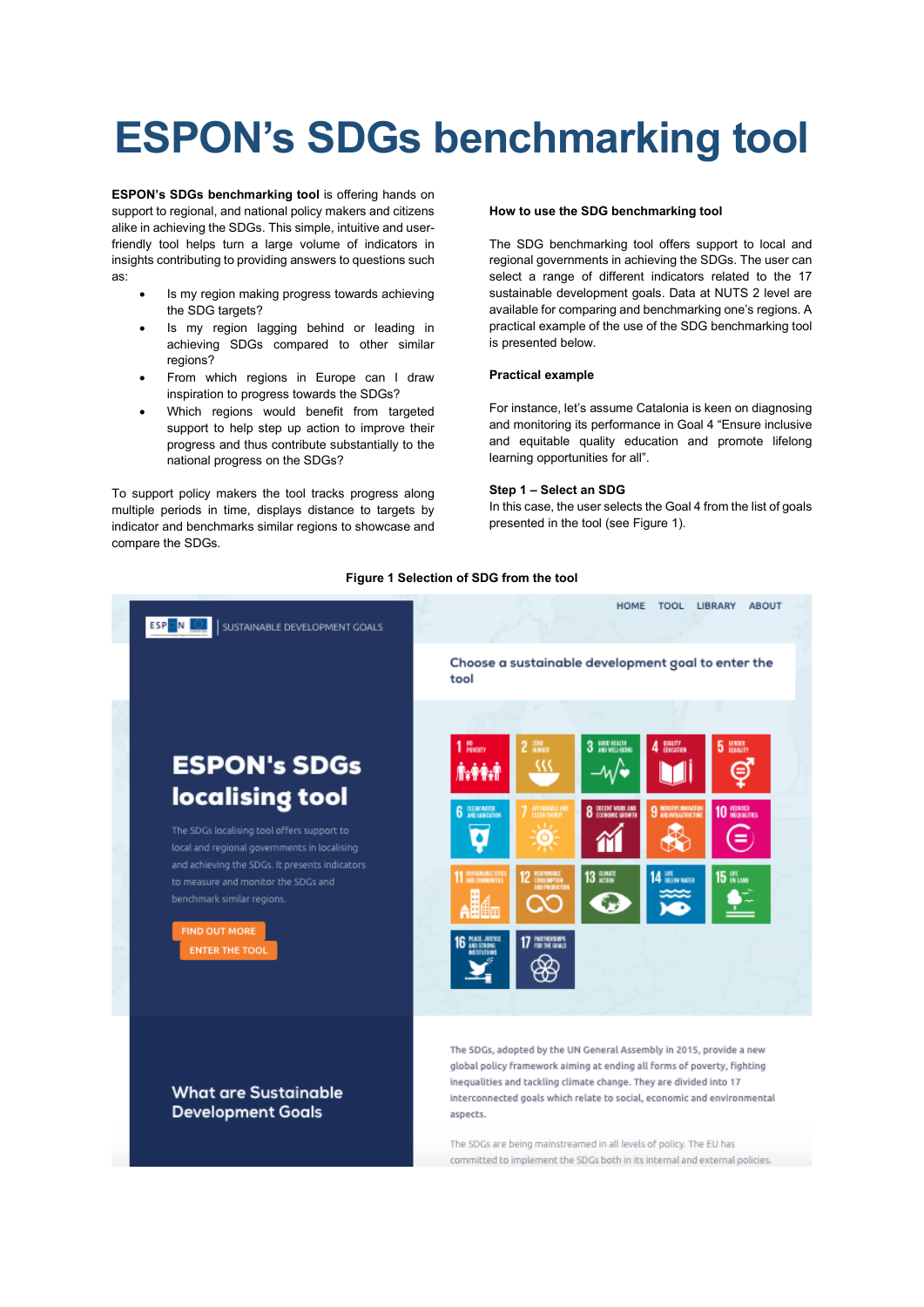# **Step 2 – Select an indicator**

Having chosen the goal, up to five indicators can be selected by a user. In this example, the user can choose the following indicators related to quality of education:

- 1. Early leavers from education and training
- 2. Tertiary educational attainment
- 3. Employment rates of young people not in education and training
- 4. Participation rates of selected age groups in education
- 5. Composite indicator

The user selects the composite indicator. This indicator aggregates the performance of all indicators related to the SDG selected

# **Step 3 – Select your region**

Via a drop-down menu, the user can select a specific region to focus on by typing the name of a particular region or numerical identification at NUTS 2 level Cataluña or ES51 (see Figure 2). The region is presented in the map by a dark blue circle and is labelled 'My region'.

# **Figure 2 Display of SDG benchmarking tool map – Goal 4 composite indicator for Catalonia**



#### **Step 4 – Compare regions**

The tool allows to select a benchmark group representing regions with similar territorial characteristics. The user can select multiple benchmark groups by using one or more of the following criteria:

- Population density
- Urban-Rural
- Income criteria
- **Metropolitan regions**
- Regions in the same country
- Regions with similar results.

In this example, the user wants to benchmark Catalonia to regions that have a similar population density (regions between 213 and 410 persons per  $km^2$ ), that are also predominantly urban and have a similar income (GDP per capita over 90% of the EU average). This combination of criteria for benchmark regions results in 17 regions that are similar to Catalonia (see Figure 3).

The map in Figure 3 shows Catalonia and the benchmark regions for the composite of Goal 4. The three leading regions similar to Catalonia are Gloucestershire, Cheshire and Stockholm, followed by Catalonia. The top performer in Europe for this indicator is the Inner London – West region.

|                                                                                                                                                                       | <b>ESP ON BACK SUSTAINABLE DEVELOPMENT GOALS</b> |                         |                                                |                 | HOME ABOUT TOOL LIBRARY                                                          |  |  |
|-----------------------------------------------------------------------------------------------------------------------------------------------------------------------|--------------------------------------------------|-------------------------|------------------------------------------------|-----------------|----------------------------------------------------------------------------------|--|--|
|                                                                                                                                                                       | SDGs<br>COAL 4 QUALITY EDUCATION<br>$\sim$       | Indicator<br>COMPOSITE- | My region<br>CATALURA (ESST)<br>$\mathbf{v}$ . | $\checkmark$    | Similar regions by<br>POPULATION DENSITY NO USAN BURAL NO<br>INCOME <sup>X</sup> |  |  |
|                                                                                                                                                                       | <b>ENOW IT WORKS</b>                             | <b>DOWNLOAD MAP</b>     | <b>G</b> DOWNLOAD CHART                        | O DOWNLOAD DATA | <b><i>PRELEVANT INITIATIVES</i></b>                                              |  |  |
| Goal 4: Quality education $\rightarrow$ - Composite -<br>100 90 00 70 00 30 40 10 20 10 0<br>My region: Cataluña<br>$\sigma$ Check out relevant initiatives in Europe |                                                  |                         |                                                |                 | c Br                                                                             |  |  |

#### **Figure 3 Display of SDG benchmarking tool map – Goal 4 composite, sorted by similar regions**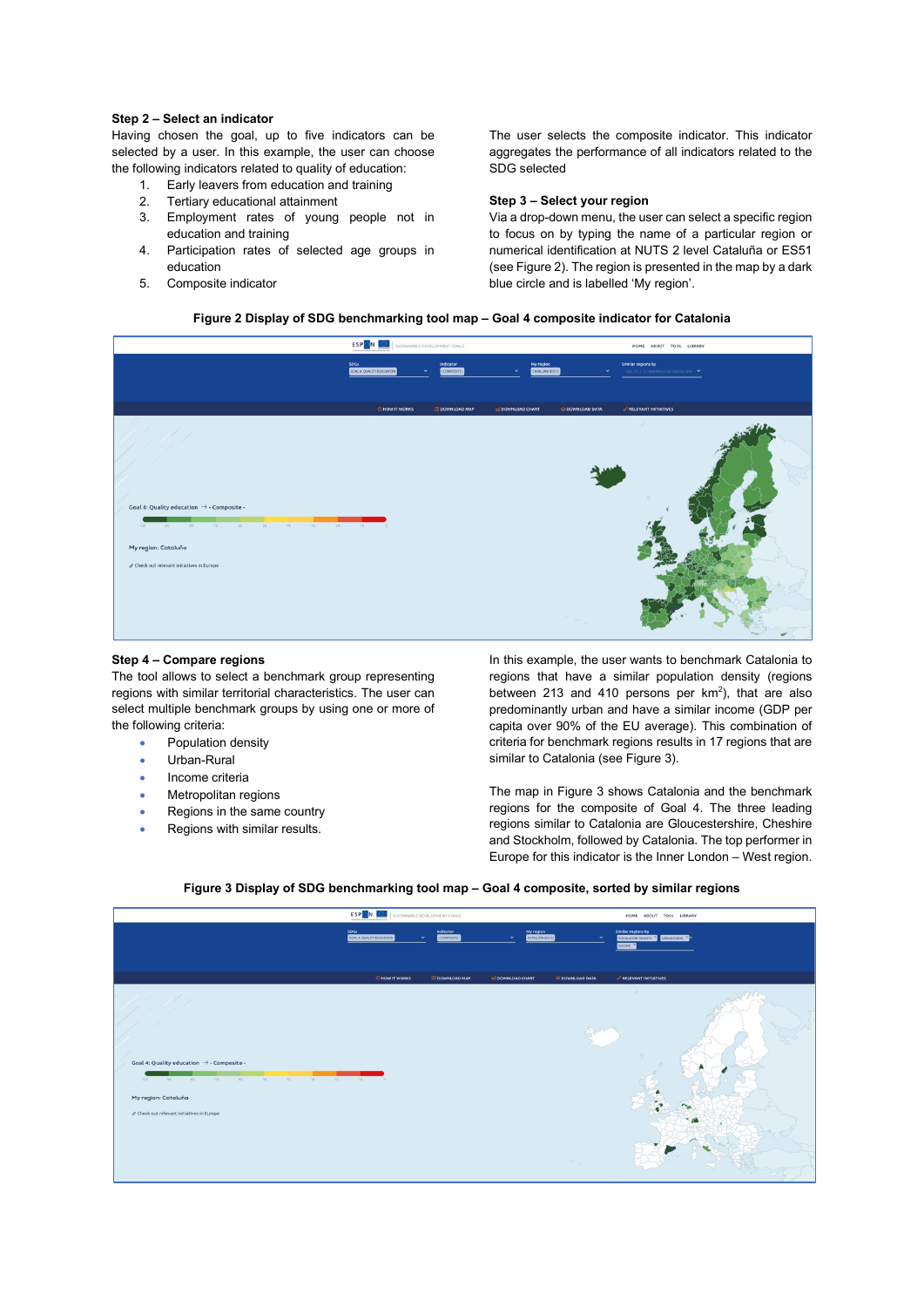# **Assess progress in time**

The SDG benchmarking tool embeds a progress tracker over time for two periods, 2011-2013 and 2014-2016 (see Figure 4). The blue circle in the tracker indicates a targeted region, while the grey circle is an indication of a benchmark group median.

The progress tracker shows that for Catalonia (blue circle) 'Early leavers from education and training' have been decreased by ca. 20% and 'Tertiary educational attainment' has been decreased by ca. 13%. It has also increased the 'Employment rates of young people' by 4%. 'Participation rates in education' remained stable





# **Assess distance to targets**

The tool also provides a radar plot displaying regions' distance to the targets associated to each indicator (Figure 5). The targets are defined by indicator and set to 100 to ease interpretation. The radar plot, besides visualising the distance to the targets, also benchmarks regions between them (white circles) and vis-à-vis the median of the benchmark group (grey circle).

The regional benchmarking exercise for Catalonia shows that Catalonia (blue circle) performs above the group median in terms of 'Tertiary educational attainment' and in terms of the 'Early leavers from education and training by sex'. Catalonia meets the target for one indicator 'Early leavers from education and training by sex'.



**Figure 5 Display of SDG benchmarking tool radar – Goal 4**